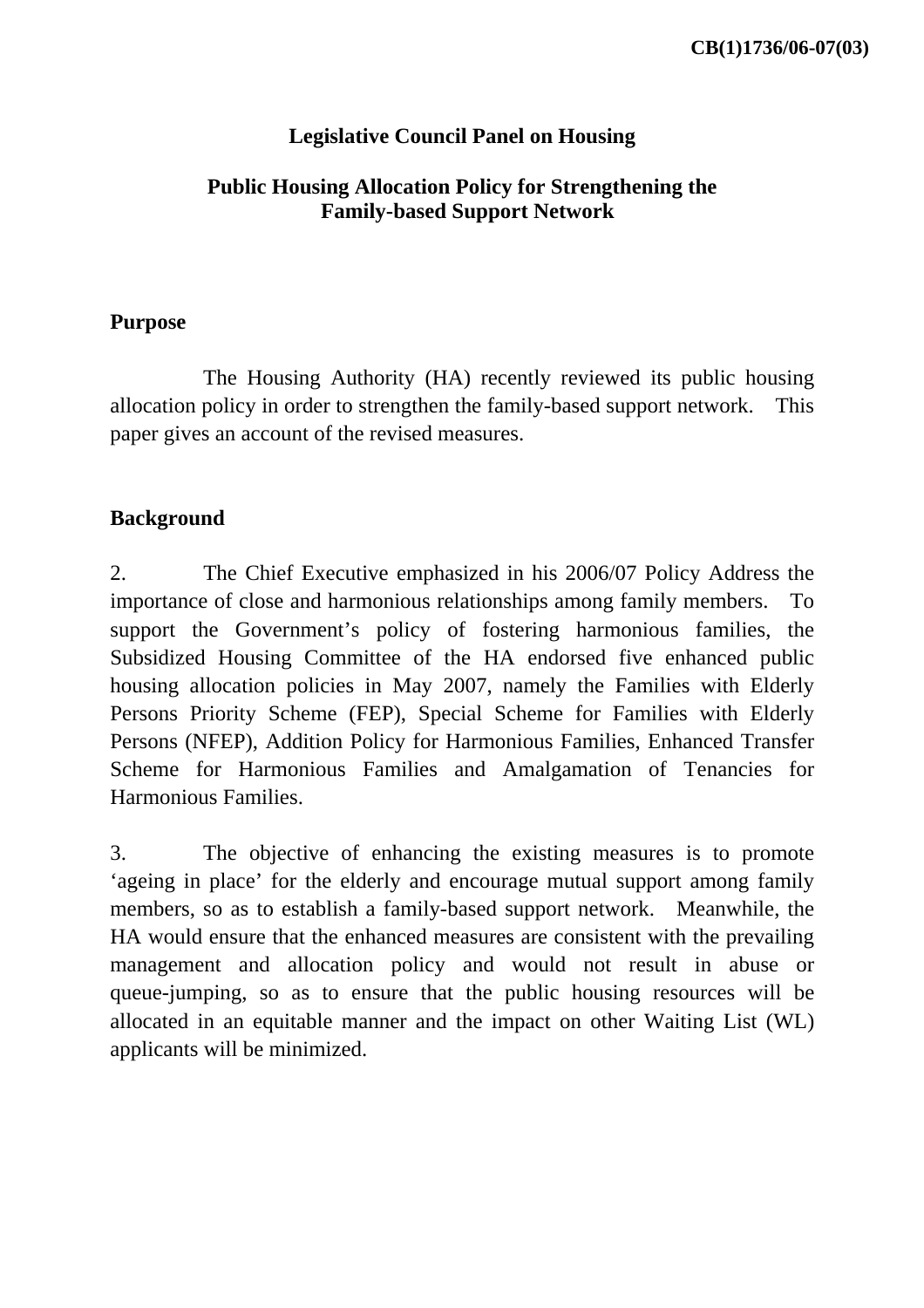## **Enhanced Priority Schemes for Application for Public Housing by the Elderly**

4. To encourage younger families to take care of their elderly parents/relatives<sup>1</sup>, the HA introduced the FEP and NFEP in 1982 and 1990 respectively, under which applicants may enjoy earlier allocation up to a maximum of three years and two years. In addition, FEP applicants may choose any district (including the Urban District)<sup>2</sup> and NFEP applicants are offered two separate flats in the same estate in the New Territories (NT).

5. The HA has recently enhanced the above two priority schemes. The minimum waiting time for applicants will be reduced from two years to 18 months. As a result, around 700 FEP applicants will become immediately due for allocation<sup>3</sup>. The HA will also relax the restriction on the applicants' choice of district under the NFEP. Applicants will be able to choose flats in any district except the Urban District, instead of only the New Territories as in the past. The Chinese name for NFEP (新市樂天倫優先配屋計劃) will also be changed to 天倫樂優先配屋計劃. We estimate that the relaxation of choice of district will attract some 2 000 existing two-person elderly households and their younger families to apply under the Scheme.

### **Housing arrangements for public housing tenants**

### *(a) Addition Policy for Harmonious Families*

6. Under the existing addition policy, only the addition of six categories of persons (i.e. the tenant's spouse, newborn babies / children under the age of 18 of authorized occupants, the spouse and children of one of the tenant's married offspring, dependent parents, dependent grandparents and dependent relatives in exceptional circumstances for whom constant care is essential) are permitted. If an adult offspring needs to take care of his / her elderly parents, he / she would only be allowed conditional temporary stay.

 $\overline{a}$ 

 $1$  Elderly parents/relatives refer to those aged 60 or above.

<sup>&</sup>lt;sup>2</sup> At present, only applications registered on the WL on or before 30 September 2004 are allowed to opt for the Urban District.

<sup>&</sup>lt;sup>3</sup> As at 1 January 2007, there were 6 379 FEP applications on WL, of which 652 had waited for more than 18 months. There is currently no application for NFEP.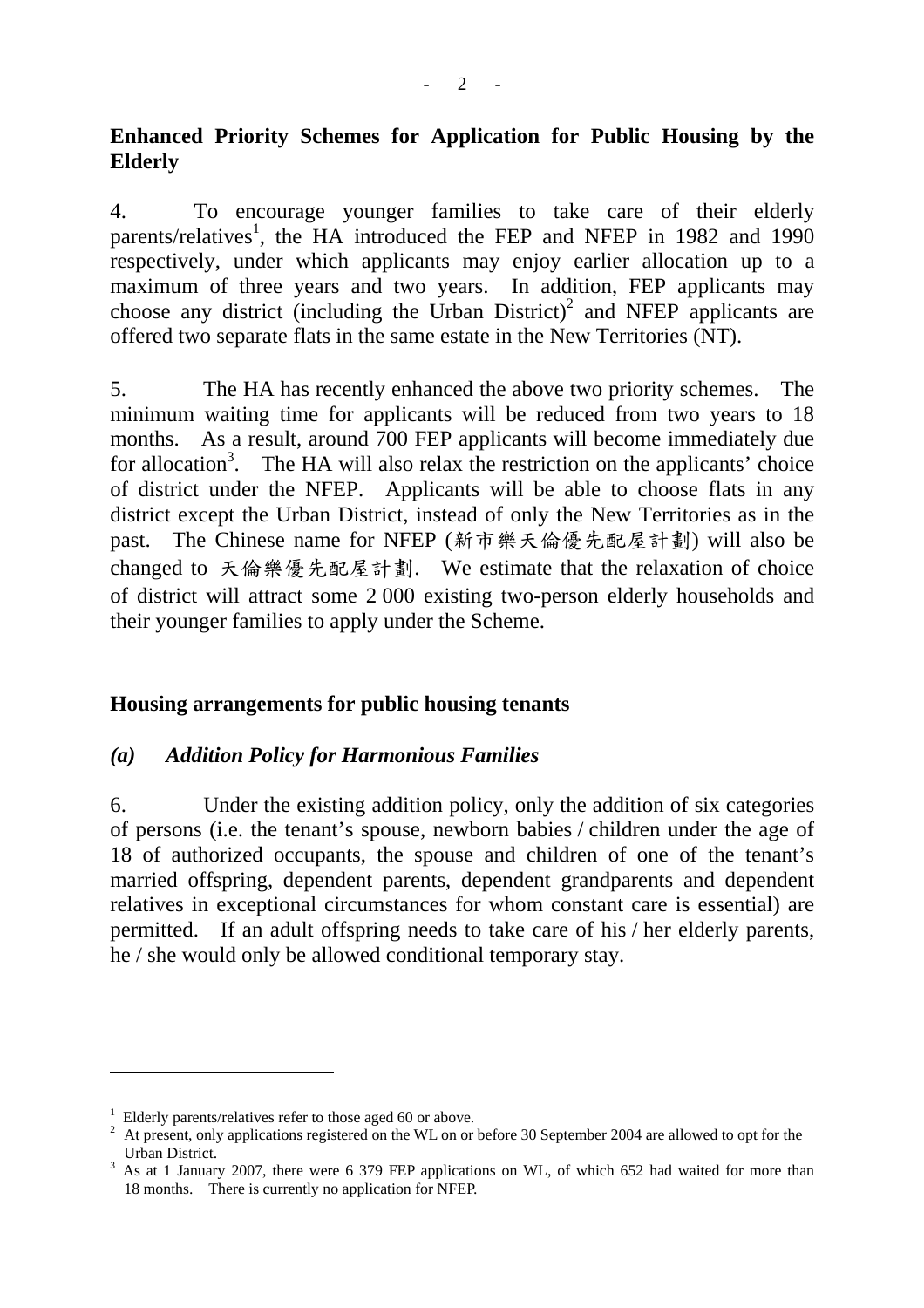7. To promote 'ageing in place', the HA has decided to relax the addition policy to allow one adult offspring and his/her family members to be added to the tenancy so that the elderly tenants would be better taken care of. In accordance with the current policy, the whole household has to pass the Comprehensive Means Test (CMT)<sup>4</sup> and Domestic Property Test (DPT).

8. To avoid abuse, the condition of no subsequent splitting after addition of a second generation family will also apply to the households applying for addition under the above policy. The revised addition policy would not only foster harmonious families but also help HA let out the larger flats and to a certain extent alleviate the problem of under-occupation.

### *(b) Enhanced Transfer Scheme for Harmonious Families*

9. To encourage the younger generation living in PRH to look after their elderly parents, a scheme is already in place to allow them to apply for transfer to NT estates to live in a flat within the same block where their elderly parents live. In consideration of the fact that quite a number of elderly PRH tenants live in the urban area, the HA has decided to enhance this scheme. Under the new arrangement, the younger families may apply to move to the same estate where their elderly parents live or to a nearby estate, regardless of the district where their parents live. The HA will set aside for the transfer scheme up to 1 000 flats per year, mainly in the Urban District. The districts for selection will be the District Council districts so as to provide the applicants with more options. The CMT and DPT will also be waived.

# *(c) Amalgamation of Tenancies for Harmonious Families*

 $\overline{a}$ 

10. At present, younger families living in PRH may apply for amalgamation of tenancies with their elderly parents or dependent relatives living in PRH in the urban area, and the amalgamated household will be rehoused to a PRH unit. To enhance the scheme, the amalgamated household may opt to move to any district and will be offered a new PRH flat, subject to availability of resources. The younger household has to undertake to take care of and live with the elderly tenants, but the CMT and DPT will be waived. The initiative would also help HA let out the larger flats and to a certain extent alleviate the problem of under-occupation.

<sup>&</sup>lt;sup>4</sup> Under the Housing Subsidy Policy, the income limit for PRH tenants is doubled than that applicable to WL applicants, and is therefore more lenient.